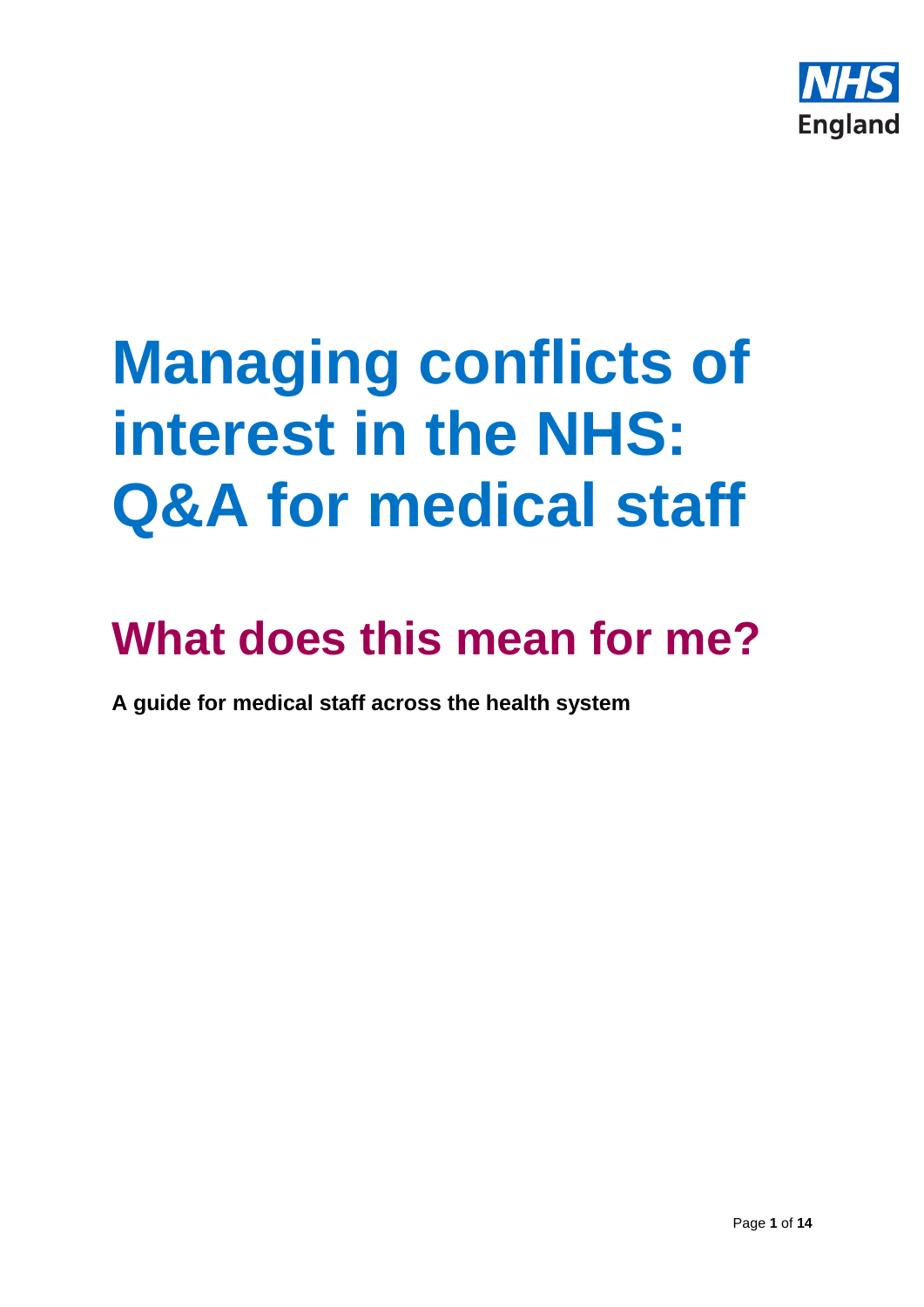# **NHS England INFORMATION READER BOX**

# **Directorate**

Finance

| Medical | Operations and Information | <b>Specialised Commissioning</b> |
|---------|----------------------------|----------------------------------|
| Nursing | Trans. & Corp. Ops.        | <b>Strategy &amp; Innovation</b> |

| <b>Publications Gateway Reference:</b><br>0                                                          |                                                                                                                                                                                |  |
|------------------------------------------------------------------------------------------------------|--------------------------------------------------------------------------------------------------------------------------------------------------------------------------------|--|
| <b>Document Purpose</b>                                                                              | Guidance                                                                                                                                                                       |  |
| <b>Document Name</b>                                                                                 | Managing conflicts of interest in the NHS: Q&A for medical staff                                                                                                               |  |
| Author                                                                                               | <b>NHS England</b>                                                                                                                                                             |  |
| <b>Publication Date</b>                                                                              | September 2017                                                                                                                                                                 |  |
| <b>Target Audience</b>                                                                               | Medical Directors, Directors of Nursing, Allied Health Professionals,<br>Communications Leads, Emergency Care Leads                                                            |  |
| <b>Additional Circulation</b><br>List                                                                | CCG Clinical Leaders, Care Trust CEs, Foundation Trust CEs                                                                                                                     |  |
| <b>Description</b>                                                                                   | Questions and answers for medical staff on how to interpret and apply<br>the 'Managing Conflicts of Interest in the NHS' national guidance, which<br>came into force June 2017 |  |
| <b>Cross Reference</b>                                                                               | Managing Conflicts of Interest in the NHS                                                                                                                                      |  |
| <b>Superseded Docs</b><br>(if applicable)                                                            |                                                                                                                                                                                |  |
| <b>Action Required</b>                                                                               |                                                                                                                                                                                |  |
| <b>Timing / Deadlines</b><br>(if applicable)                                                         |                                                                                                                                                                                |  |
| <b>Contact Details for</b><br>further information                                                    | england.conflictsofinterest@nhs.net                                                                                                                                            |  |
| <b>Document Status</b>                                                                               |                                                                                                                                                                                |  |
| This is a controlled document. Whilst this document may be printed, the electronic version posted on |                                                                                                                                                                                |  |

the intranet is the controlled copy. Any printed copies of this document are not controlled. As a controlled document, this document should not be saved onto local or network drives but should always be accessed from the intranet.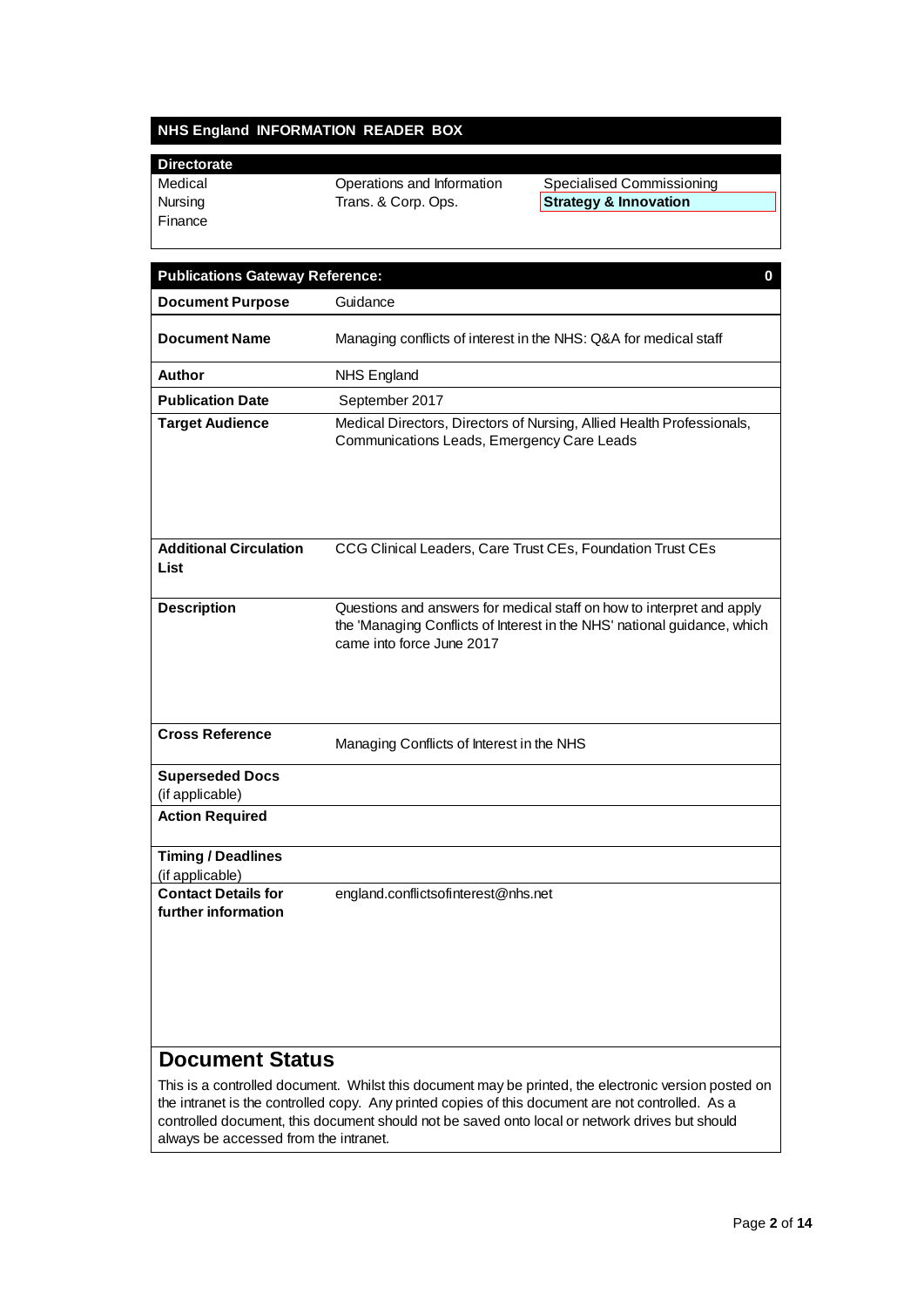# **Managing Conflicts of Interest in the NHS: Q&A for clinical staff**

Version number: 1.0

First published: September 2017

Prepared by: Conflicts of Interest Task and Finish Group Secretariat

Publications Gateway Reference: 07175

This information can be made available in alternative formats, such as easy read or large print, and may be available in alternative languages, upon request. Please contact 0300 311 22 33 or email **[england.contactus@nhs.net](mailto:england.contactus@nhs.net)** stating that this document is owned by the Strategy Group, Strategy and Innovation Directorate.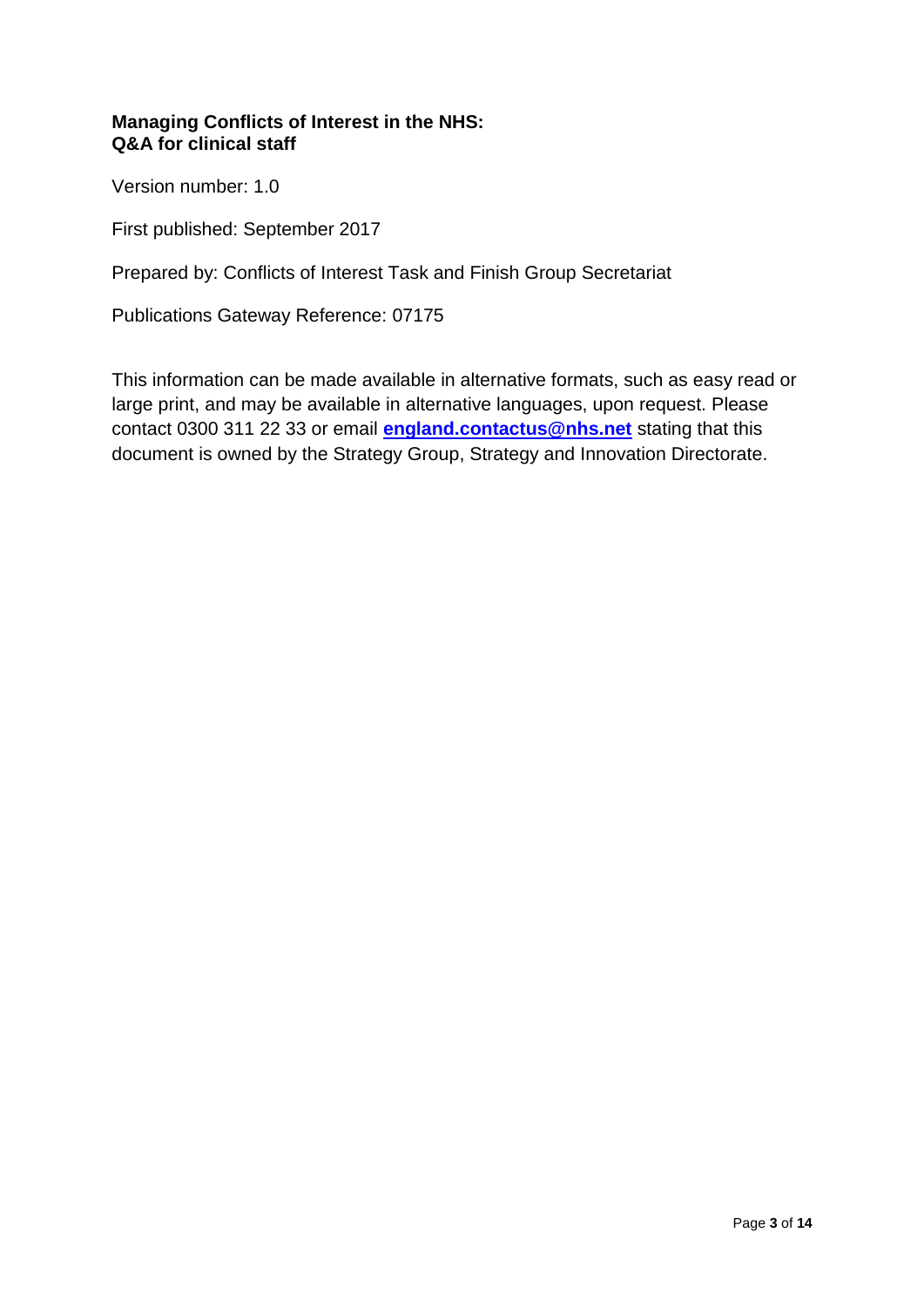# **Introduction**

"Managing conflicts of interest in the NHS – guidance for staff and organisations" (the **guidance**) came into force on 1 June 2017 and is applicable to the following organisations, which will put in place organisational policies and procedures to make sure staff can understand and meet the requirements of the guidance:

- Clinical commissioning groups ('CCGs') (through the [statutory guidance for CCGs](http://www.england.nhs.uk/commissioning/pc-co-comms/coi/)
- NHS trusts and NHS foundation trusts (through the NHS Standard Contract)
- NHS England (though Standards of Business Conduct)

The guidance does not apply to bodies not listed above (general practices, for example). However, those organisations are invited to consider implementing some of the principles of the guidance (where relevant and appropriate) as good practice, and these Q&A will be relevant in that context.

The Q&A's below are based on the principles set out in the guidance, but you should also familiarise yourself with, and apply, your own organisation's policies and any relevant professional codes. GP practice staff should also note that the requirements in the statutory guidance for CCGs on the management of conflicts of interest (referred to above) continue to apply to GP partners (or where the practice is a company, each director) and individuals in a practice directly involved with the business or decision making of their CCG.

# **Gifts**

- **1. The family of a patient receiving NHS treatment has offered me a £30 gift voucher….what do I do?**
	- a. Gifts of cash or vouchers to individuals should always be declined, and some organisations' policies will require such offers to be declared, even where they are declined. For example the statutory guidance for CCGs requires such offers to be declined and declared. . You could, if appropriate, suggest that they donate the voucher to the trust's related charity or charitable funds, where it will be used to promote the work of the trust.
- **2. An NHS patient has offered me a case of wine, which I estimate to be worth £45. I have already accepted a bottle of whiskey from this family earlier this year, which retails at £25…what do I do?'**
	- a. Because the original gift was valued at less than £50, it was fine to accept this as long as it wouldn't be seen to affect your professional judgement. However, because the cumulative value of multiple gifts from the same family over a 12 month period now exceeds £50, it would not be appropriate to accept the second gift personally. It should be treated with caution and can only be accepted on behalf of the organisation, and should be declared if accepted.

# **3. One of my trust's suppliers has offered me a branded pen….what do I do?**

a. Gifts from actual or potential suppliers and contractors should always be declined, but the exception to this is low cost promotional items worth less than £6 – so assuming it isn't a particularly expensive pen it's fine to accept it. If a gift or more than one gift together is worth more than £6, it should always be declined.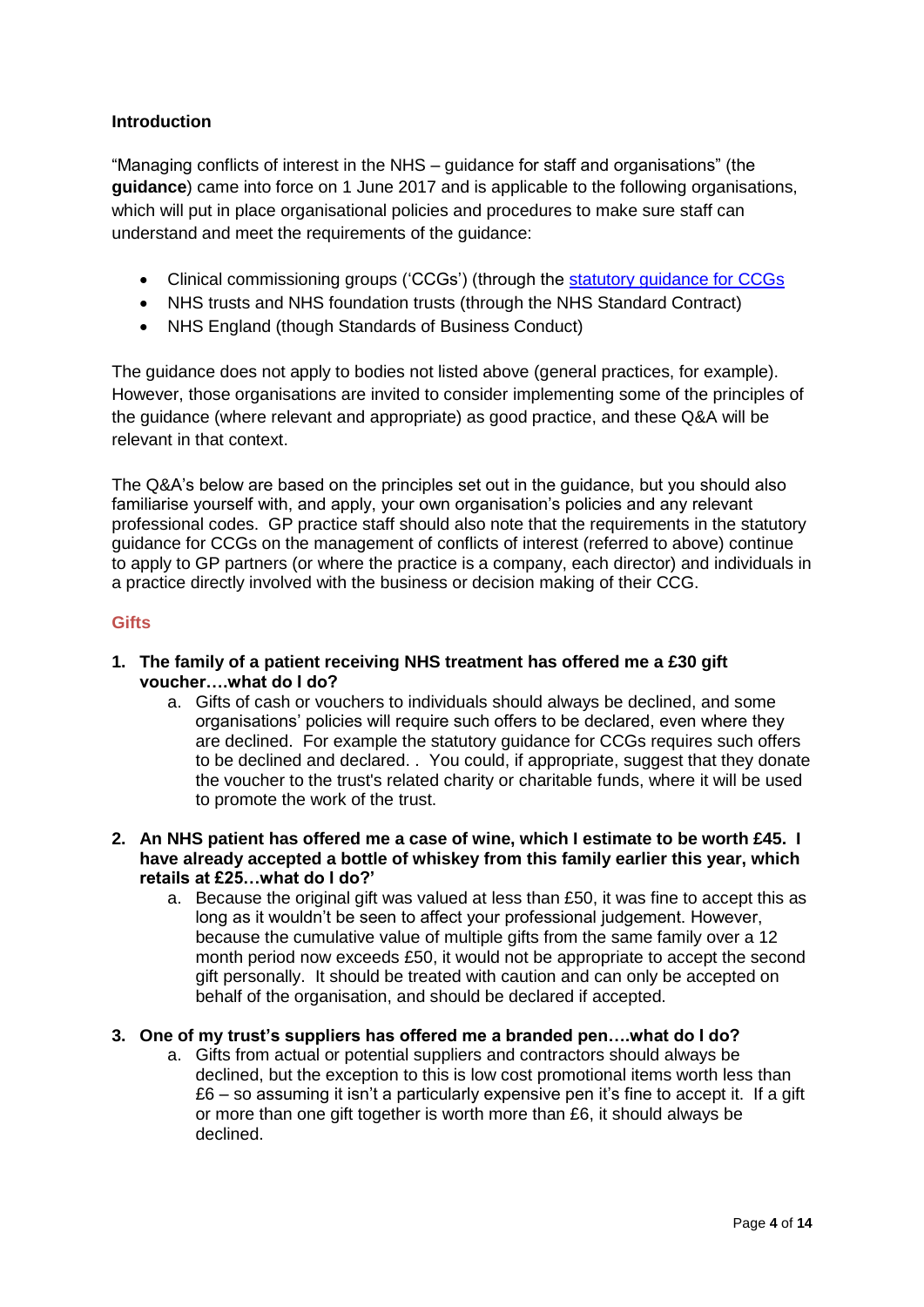- **4. In the past, when I have treated fellow clinicians or members of the clergy privately, I have forgone my fee for a gift of appreciation, which may have a value over £50 but is still significantly less than the fee would have been. Do the principles in the guidance stop me doing this?**
	- a. No, because you are undertaking private work. The guidance only applies when working as an NHS professional. However, all NHS clinical staff should declare private practice work in accordance with the guidance and the guidance does not affect your existing personal responsibility to make sure that your method of charging for Private Professional Services addresses all tax liabilities and meets the standards set out in schedule 9 of the consultant contract (2003) and the Code of Conduct for Private Practice (2003).

# **Hospitality**

- **5. I am attending an event sponsored by a pharmaceutical company and lunch is provided. I estimate the value to be £15. What do I do?**
	- a. Provided you have used a common sense approach to estimate the value, there is a legitimate business reason for attending, and the hospitality will not affect, or be seen to affect, your professional judgment, this lunch can be attended. However if the company offering the lunch is an actual or potential supplier or contractor then senior approval would be required and the hospitality should be declared.
- **6. I am attending an event sponsored by a pharmaceutical company and they have offered to pay for my travel and accommodation…can I accept?**
	- a. You can accept modest offers to pay for travel and accommodation but you must declare them if you accept. You would need senior approval before accepting any offer of first class domestic travel and accommodation or foreign travel and accommodation, or other unusually generous offer. You would also need senior approval if the company offering to pay for the travel and accommodation is an actual or potential supplier or contractor.

# **7. Following on from question 6, does it make a difference whether I attend in my own time or annual leave? What if I am offered payment to attend?**

a. It doesn't make a difference whether you attend in work time or annual leave. If you have been invited to the event because of your status as an NHS professional you should still apply the principles of the guidance. Regarding payment, we understand that the medical technology industry is moving over time towards support through educational grants to healthcare institutions, professional societies or to conference organisers rather than direct to healthcare professionals. In the meantime, if you are offered payment to attend, you should declare this to your organisation under the "outside employment" section of the guidance.

# **8. Can I still receive funding from industry for medical education?**

a. Yes – but you will need to declare any funding received under the principles and rules within the guidance. The section on hospitality covers the thresholds for accepting and declaring expenses relating to attendance at education and training events such as meals, travel and accommodation.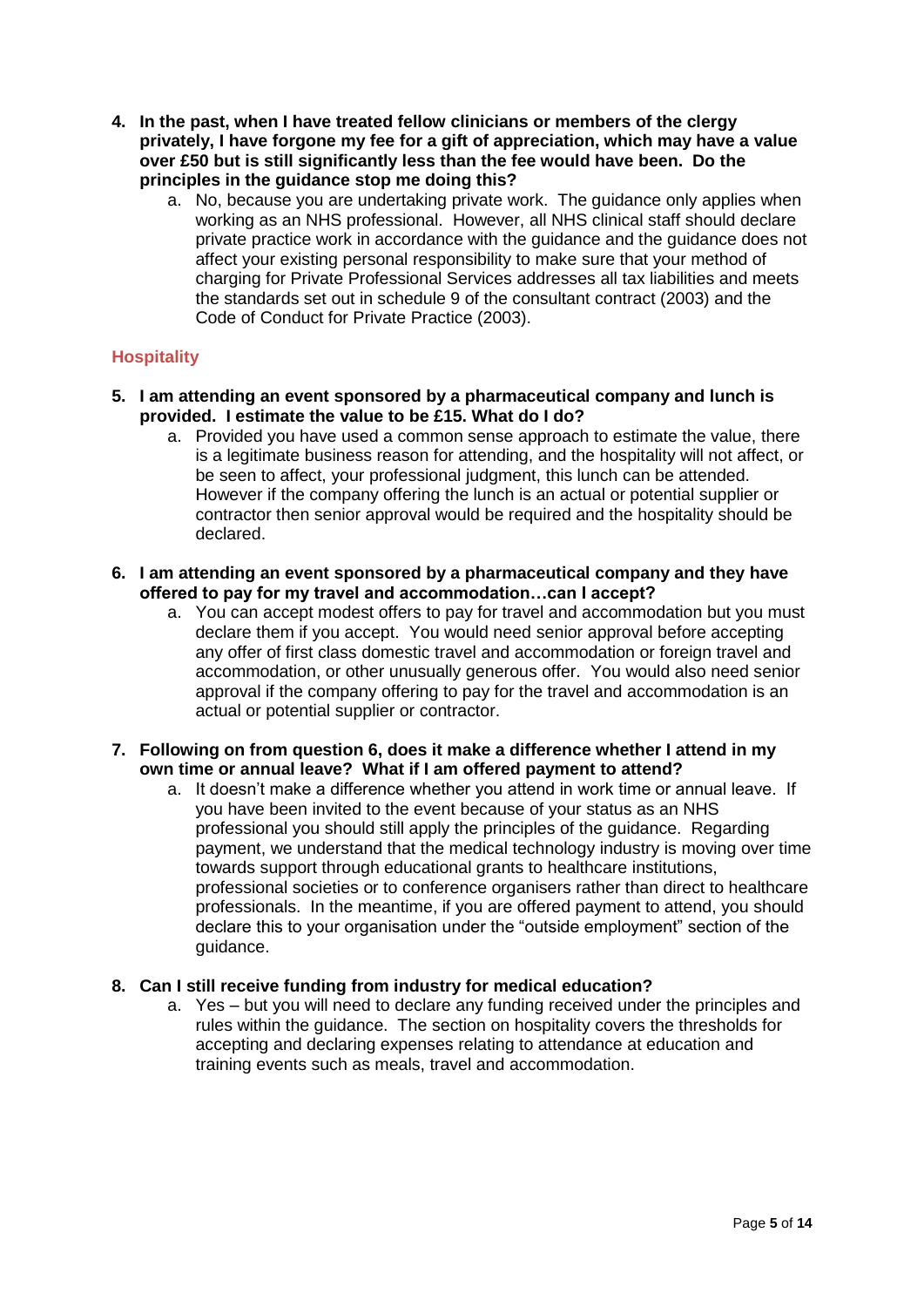# **Outside employment**

- **9. Since I joined my organisation, I have set up my own company to do some consultancy work. This isn't directly related to my day job…do I still have to declare it?**
	- a. You should declare any outside employment and other similar engagements such as directorships, charity trustee roles, consultancy work, etc as it arises and in some cases you might be required to seek prior approval from your organisation. Your organisation might have legitimate reasons, within employment law, to know about these outside engagements – even if it doesn't give rise to the risk of conflict of interest.
- **10. I am an academic and have received an invitation to lecture at a conference. Do I need to declare this? And if I am paid for the lecture but I donate my fee to a registered charity, do I still need to declare it?**
	- a. Yes you do regardless of who has organised the conference (e.g. a patient advocacy charitable organisation as opposed to a medical devices manufacturer). If you receive payment for the lecture which you then donate to charity, you should still declare this to your organisation and take personal responsibility for making sure that any tax liabilities relating to the donation are properly discharged and accounted for.

# **Shareholdings and other ownership interests**

- **11. I hold a small shareholding in a large medical devices company. I don't have any controlling interest…do I still need to declare this?**
	- a. If the medical devices company might reasonably be expected to do business with your organisation then yes, you should make a declaration whatever the size of your shareholding. It doesn't matter whether you have a controlling interest or not.
- **12. I have purchased an annuity. I don't manage the fund but I know that it is predominantly invested in the biomedical sciences industry. Do I need to declare this?**
	- a. No you don't need to declare shares or securities held in collective investment or pension funds or units of authorised unit trusts.

#### **Patents**

- **13. In my spare time I have developed a prototype car radio, which I am in the process of patenting. Do I need to declare this?**
	- a. If the patent relates to a product which might be expected to be procured by your organisation then yes, you should declare it. In this case, a car radio wouldn't reasonably be expected to be procured or otherwise used by an NHS organisation so there's no need to declare the patent.
- **14. I am in the process of developing a patentable quality improvement methodology for my clinical specialty. I want to use some of my non-contact time for this; the finished product will really benefit my team. Do I need to declare this?**
	- a. Yes, and you will need to seek prior permission from your organisation before entering into any development agreements which impact on the organisation's own time, or use its equipment, resources or intellectual property.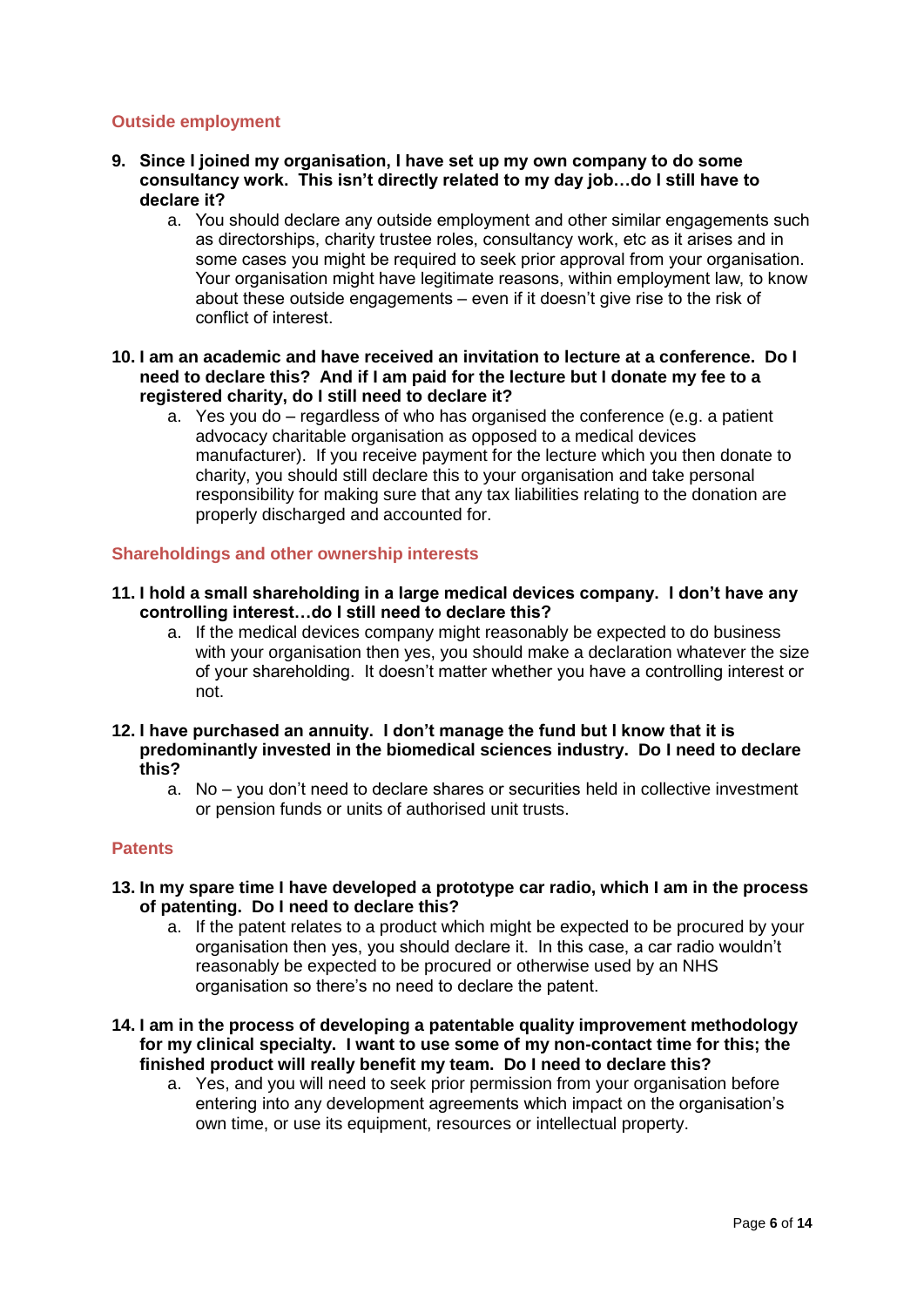# **Loyalty interests**

- **15. In my NHS role I work in the neurological service. Every Saturday afternoon I volunteer in my local charity shop. The charity raises money for neurological research. Do I need to declare this as a loyalty interest?**
	- a. You don't need to declare this because you are not in a position of authority within the charity. However, if you take on a position of authority in the charity, such as sitting on their board, you would need to declare this as a loyalty interest as it could be seen to influence decisions you take at work.
- **16. In my NHS role I work in the diagnostics service. I also sit on an independent advisory group which makes recommendations about new scanner development. Do I need to declare this?**
	- a. Yes you do. This might be seen to influence how your organisation spends taxpayers' money.
- **17. My department is recruiting two new members of staff, and a close friend of mine might apply. Do I need to declare this?**
	- a. Yes, if you know there is a reasonable chance of them applying. You need to make this known so that the organisation can decide on the right level of involvement for you in the recruitment and / or management process.
- **18. My wife works for a company which supplies surgical equipment to the hospital that I work for. Do I need to declare this?**
	- a. If your wife has decision making responsibilities in the company, then yes. If you're not sure, speak to the person in your organisation who has responsibility for conflicts of interest. If in doubt, declare.
- **19. I work for more than one NHS organisation. How should I manage my declarations?**
	- a. You will need to declare your interests openly with each organisation. There is a template form available on [NHS England's website](https://www.england.nhs.uk/ourwork/coi/) but this is not a mandatory form – you should check with each organisation how they require you to make your declarations.

#### **Donations**

- **20. My trust recently tested the market for potential suppliers of dialysis equipment. One of the potential suppliers has since offered a donation to the trust's charity. Can we accept?**
	- a. In these circumstances the donation should be treated with caution and not routinely accepted. It can only be accepted if there are exceptional circumstances present. If accepted, the reason why it was deemed acceptable should be recorded together with the actual or estimated value.
- **21. My trust has a registered charity; can I make my patients and their families aware of this in case they want to donate?**
	- a. You can make them aware of the charity, but you should not actively solicit charitable donations unless this is a prescribed or expected part of your duties for the organisation.
- **22. If a member of staff receives a charitable donation in the form of a funeral directors' cheque, how does the guidance apply?**
	- a. Donations, when received, should be passed to or paid into the charity office, who will issue a receipt indicating which charitable fund has been credited. It is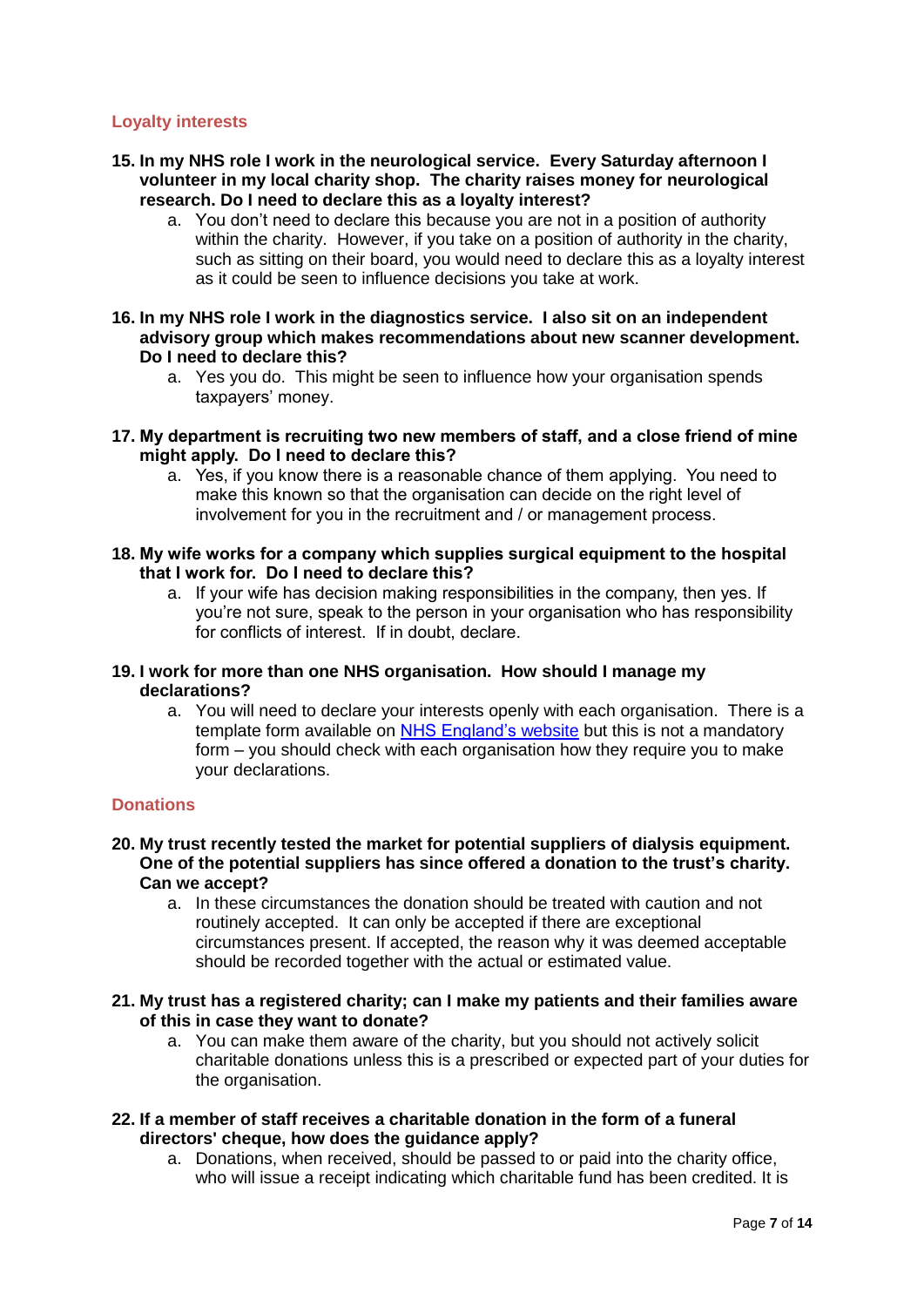unlawful to make or accept a "charitable" donation to an individual. Organisations should maintain records in line with their wider obligations under charity law.

- **23. A national cancer charity is running a campaign to raise research funds and, in my capacity as a cancer clinician, I would like to host a coffee morning to support this campaign. Can I do this?**
	- a. Yes, but you need permission from your organisation if you are hosting the event in your capacity as a clinician employed by an NHS body. You will need to issue receipts for all donations made to the fund.
- **24. In my private practice, I am happy for some of my patients to make a charitable donation in lieu of paying my professional fee. Is this still permissible?**
	- a. Yes, so long as you take personal responsibility for making sure that any tax liabilities related to such donations are properly discharged and accounted for.

# **Sponsored events**

- **25. I am arranging an educational event and have been offered sponsorship by a local university and a pharmaceutical company. How do I apply the guidance in both cases?**
	- a. If the event will result in clear benefit for the organisation and the NHS, sponsorship can be accepted if it is declared to your organisation, and the same rules apply for both sponsors. Local policy might require that you obtain senior approval before accepting the sponsorship. There must be no breach of patient or individual confidentiality or data protection rules, and no information should be shared which is not already in the public domain or from which the sponsor might gain a commercial advantage. You will also need to be transparent about the sponsor's support and make it clear on all event materials that sponsorship does not equate to endorsement of the company or its products.
- **26. I'm an events manager and am arranging a specialty-specific event for clinicians in my area. A pharmaceutical company has offered support for funding the event in exchange for a presentation slot. Can I accept this?** 
	- a. At an organisation's discretion, sponsors or their representatives can attend or take part in the event but they should not have a dominant influence over the content or the main purpose of the event. You should also consider the requirements concerning confidentiality, commercial advantage and transparency, as set out in question 25.
- **27. My area of specialty lacks funding due to small patient population sizes. Industry can have an important role in providing investment, resources and skills to facilitate change. If I'm organising a meeting, can I still invite a sponsor to speak at an event in a manner that is appropriate to the context of the event or wider project at hand?**
	- a. As per question 26 at an organisation's discretion, sponsors or their representatives can attend or take part in the event but they should not have a dominant influence over the content or the main purpose of the event. You should also consider the requirements concerning confidentiality, commercial advantage and transparency, as set out in question 25.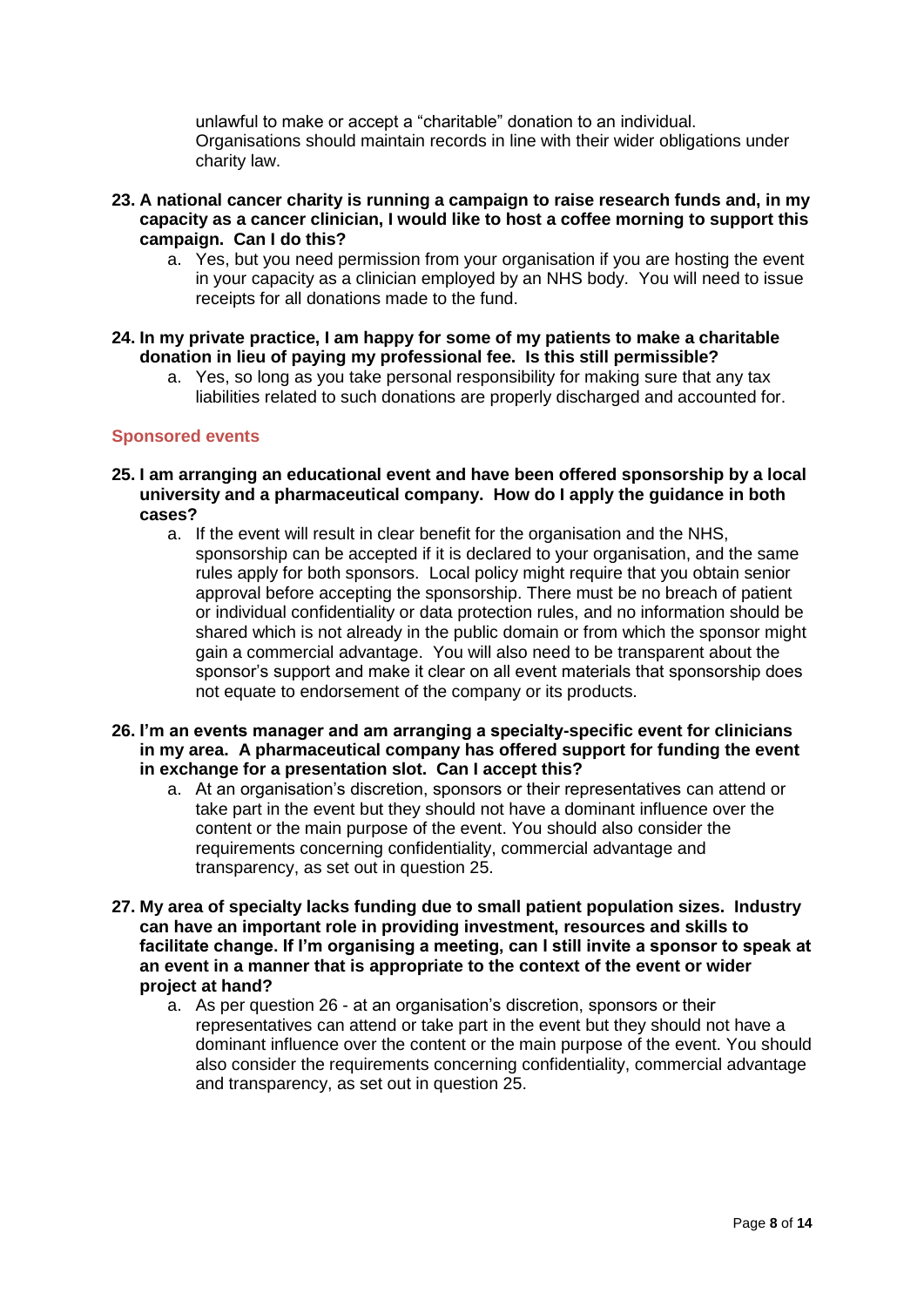# **Sponsored research**

- **28. I have successfully applied for funding for a piece of research relating to my clinical area. Do I need to declare this?**
	- a. Yes, you should declare your source of funding to your organisation. The funding must not constitute an inducement to prescribe, supply, administer, recommend, buy or sell any medicine, medical device, equipment or service. Your proposed research must go through the relevant health research authority or other approvals process. There must be a written protocol and written contract between you, your organisation, and/or institutes at which the study will take place and the sponsoring organisation, which specifies the nature of the services to be provided and any payment for those services.
- **29. I am involved in research and am about to receive some sponsorship. What is the timeframe for me to declare this?** 
	- a. Declarations of new material interests which have arisen should be made at the earliest opportunity (or in any event within 28 days) via a positive declaration to your organisation.
- **30. I am part of a research steering committee for a pharmaceutical company. Does the guidance stop me collaborating with pharma in this way and guiding their research programme?**
	- a. This will depend on your role and duties within the NHS and whether your NHS employer is satisfied that any conflicts of interest which might arise can be either managed or avoided. The rules in the guidance on outside employment will apply, so you must declare your role with the pharma company and, depending on your contract of employment, you might need to seek prior approval from your organisation. You should also take personal responsibility for making any decision-making or advisory groups you are part of aware of your interest.
- **31. Do the principles in the guidance apply only to NHS research? Or are commercial and university-based research also covered? These are already subject to full ethics committee requirements.**
	- a. The guidance applies to all NHS bodies and staff and any research they are involved in by virtue of their NHS employment.
- **32. I have completed some sponsored research, and have some surplus funds left over. Is this issue within the scope of conflicts of interest?**
	- a. No this is an issue for the ethics of the research and the agreed purpose of the funds provided.

# **Sponsored posts**

- **33. I have the opportunity to establish an additional post in my team through external sponsorship. This additional capacity would really benefit the team. Can I still do this?** 
	- a. Yes you can, so long as you have formal prior approval from your organisation. You will need to:
		- i. Get formal written confirmation from the sponsor that the arrangements will have no effect on purchasing decisions or prescribing and dispensing habits - and you should audit this for the duration of the sponsorship.
		- ii. Make sure that the sponsor does not have any undue influence over the duties of the post or have any preferential access to services, materials or intellectual property relating to or developed in connection with the sponsored post. For example, make sure that all relevant companies are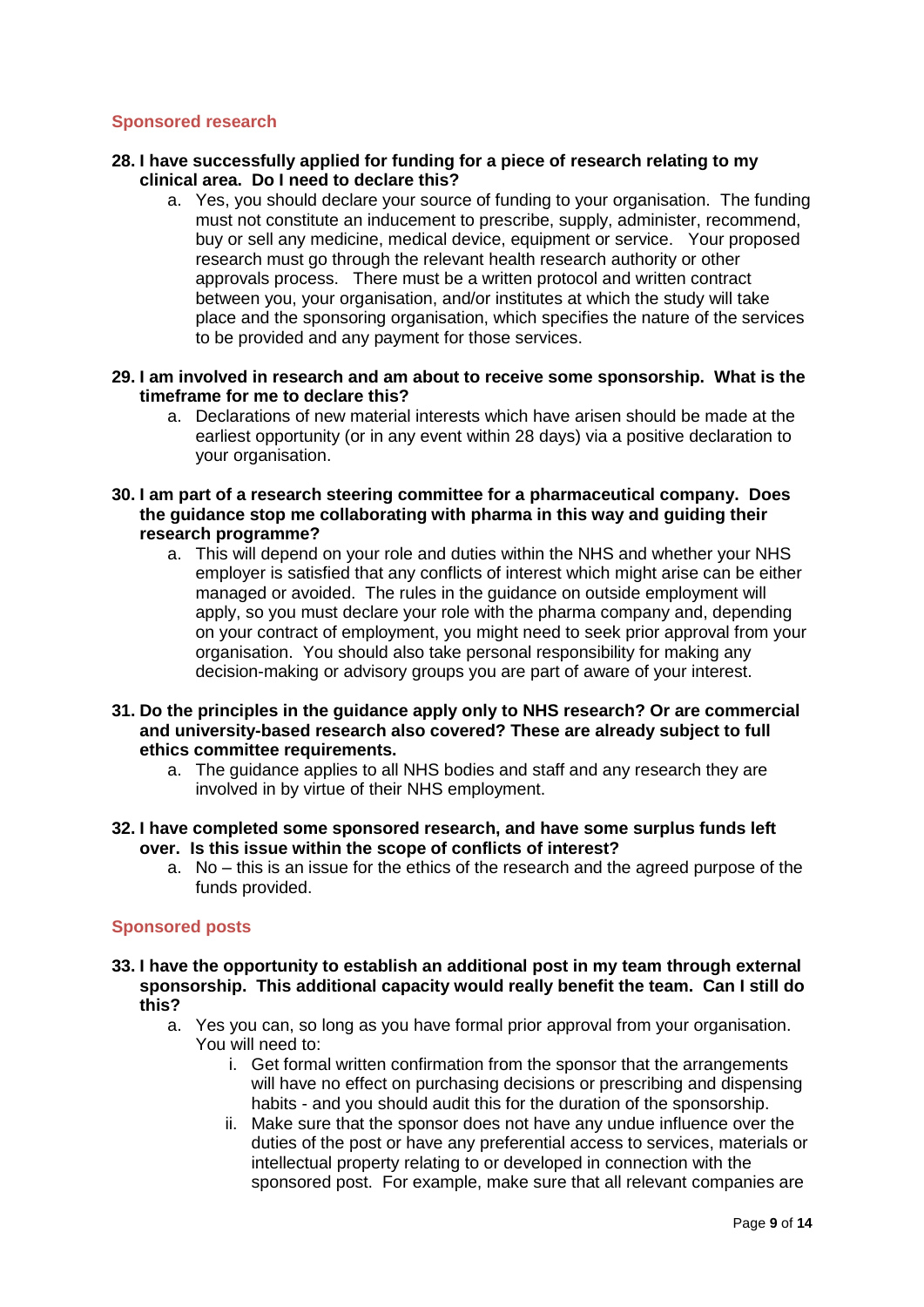invited to open days; do not undertake any mailings on behalf of the sponsoring company.

- iii. Have a written agreement in place detailing the circumstances under which your organisation can exit sponsorship arrangements if conflicts of interest which cannot be managed arise.
- iv. Avoid establishing rolling sponsorship of the post unless you have put checkpoints in place to review and confirm whether the arrangements are still appropriate.
- v. Make sure that the sponsored post holder does not promote or favour the sponsor's specific products, and that they provide information about alternative products and suppliers as well as the sponsor's.
- **34. An employee in my team is on a sponsored post – I expect all members of staff in my team to shape the duties of their post (both clinical and non-clinical). Does this put me / them in breach of the guidance?**
	- a. No, as long as this does not mean that the sponsor themselves has any undue influence over the duties of the post or preferential access to services, materials or intellectual property relating to or developed in connection with the sponsored post. As the manager, you must carefully review the activities being undertaken by the individual and be prepared to step in (as set out in local policy) if conflict arises and terminate the sponsorship if the conflict cannot be managed.
- **35. How does the guidance apply to clinical academic staff holding honorary NHS contracts?**
	- a. The guidance will apply in full to all those holding honorary NHS contracts. If you hold an honorary contract with an NHS organisation, you should apply the guidance in your capacity as an employee of that organisation and make any declarations to them.
- **36. The guidance says that rolling sponsorship of posts should be avoided unless checkpoints are in place to confirm that arrangements are still appropriate. Do you have any recommendations for how these checkpoints should work and how often they should be scheduled?**
	- a. Organisations should identify these checkpoints at their own discretion, appropriate to the particular post and at the start of the sponsorship agreement. However, some suggested considerations are:
		- i. Confirming with sponsored postholders on a regular basis that they are not being put under any pressure to recommend specific products or dispensing appliance contractors (with reference to the NHS position on direction of prescriptions)
		- ii. Regularly auditing the number of patients using the sponsors' products or dispensing appliance contractor (recognising that trends suggesting bias will be hard to define and might vary) and making sure that patient choice is respected
		- iii. Being prepared to terminate the sponsorship should a conflict arise that cannot be managed.

# **Clinical private practice**

# **37. I carry out some private practice in addition to my NHS role. Is this ok?**

a. NHS commitments should always take precedence over private work where there might be a conflict of interest. Otherwise, private practice is fine as long as you declare it to your organisation on appointment or whenever any new private practice arises. You will also need the prior approval of your organisation, except for in emergency situations, and you should not initiate discussions about your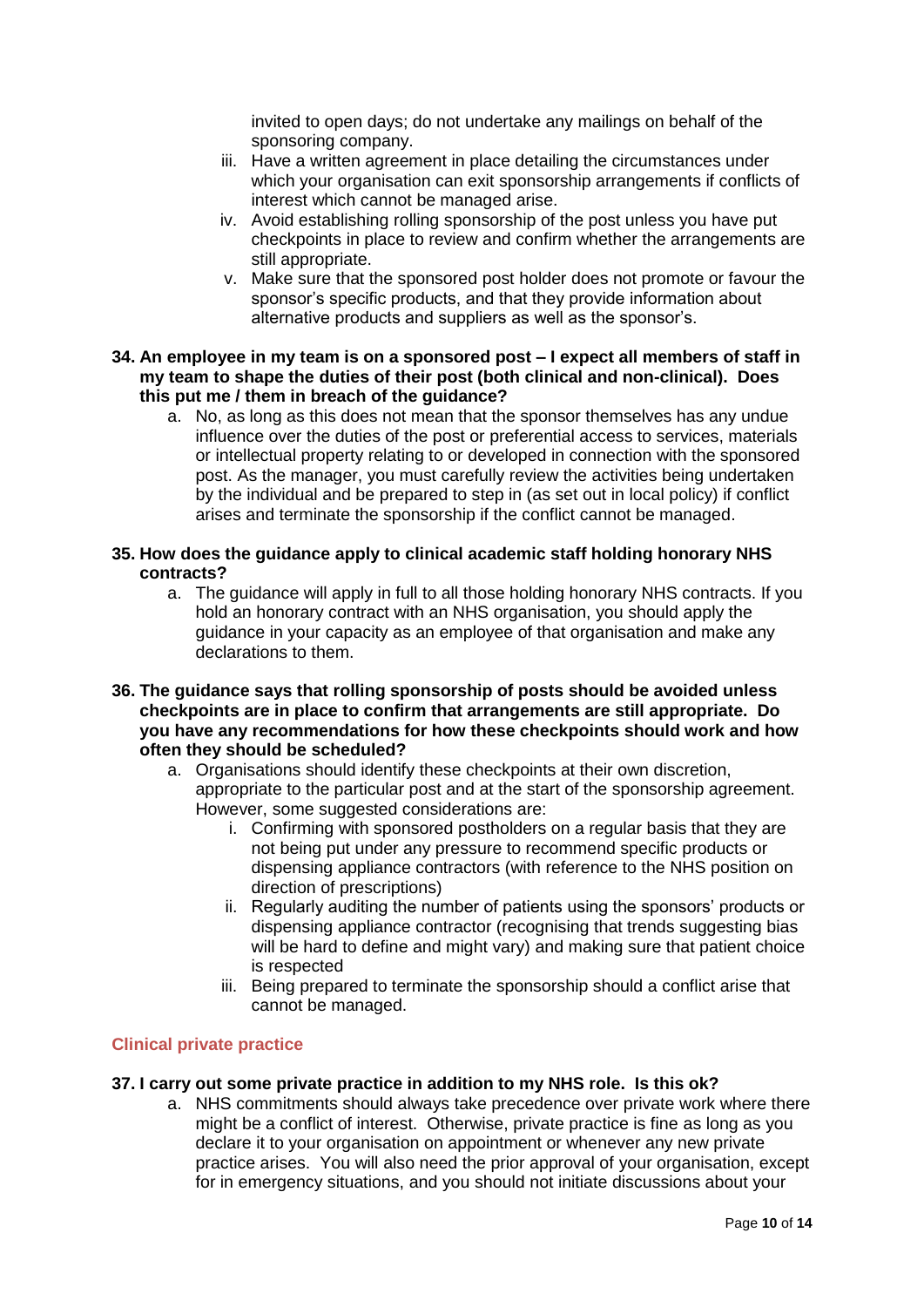private professional services with patients, or ask other staff to initiate such discussions on your behalf. You should not accept direct or indirect financial incentives from private providers other than those allowed by Competition and Markets Authority guidelines.

- **38. How does the guidance apply to referrals made to private services, in which NHS clinicians might have a financial interest?** 
	- a. If an NHS clinician has a financial interest in a service which is doing, or might potentially do business with the NHS, then they should declare this to their organisation. The clinician must never allow their financial interests to influence, or be seen to influence, decisions they take in their NHS role.
- **39. My trust has asked me to participate in a waiting list initiative / Choose and Book initiative. If I do some of this work privately, should this be declared?** 
	- a. Yes, any new private practice should be declared as and when it arises
- **40. I am an NHS paramedic but I also work some shifts on private ambulances - do I need to declare this?**
	- a. Yes, all private work should be declared.
- **41. I am an NHS doctor / GP but I also do medicolegal work – do I need to declare this?**
	- a. Yes you should declare this to your organisation as outside employment
- **42. I do some private work but the sessions are variable – from a practical perspective how should I declare this? Does it make a difference whether I am practicing privately in my own name, or being remunerated through a limited company?**
	- a. Job plans should be the starting point here. If your job plan indicates variability in private/NHS sessions that is fine, but you should still use your judgement in making a pragmatic declaration – such as the average number of hours per week committed to private practice, rather than specific sessions. The method of remuneration doesn't make a difference – under the guidance these would both be considered as clinical private practice.
- **43. My trust has a private patients unit, and the work is undertaken by trust clinicians. Does the guidance still apply to them in this context?**
	- a. Many of the principles of the guidance would still apply, however we would expect your trust to have developed its own policies and guidelines to specifically deal with this situation and you should refer to those.

#### **Advisory and decision-making groups**

- **44. I sit on my organisation's Medicines Committee, which makes decisions about the medicines and devices we use. What are my responsibilities relating to conflicts of interest?**
	- a. Any group making key strategic decisions like this is subject to the guidance. Other examples would be groups making decisions around contracts, procurement or grants. You should make sure that all interests, or potential conflicts, are declared in accordance with local arrangements within 28 days of any changes. In meetings, you have a personal responsibility for declaring any material interests at the beginning of each meeting and as they arise, which will be added to the organisation's register if not already included. If the chair considers that your interest might create the risk of conflict with an item of the group's business, they can take a range of management actions relating to your participation in the group to make sure that this risk is properly managed.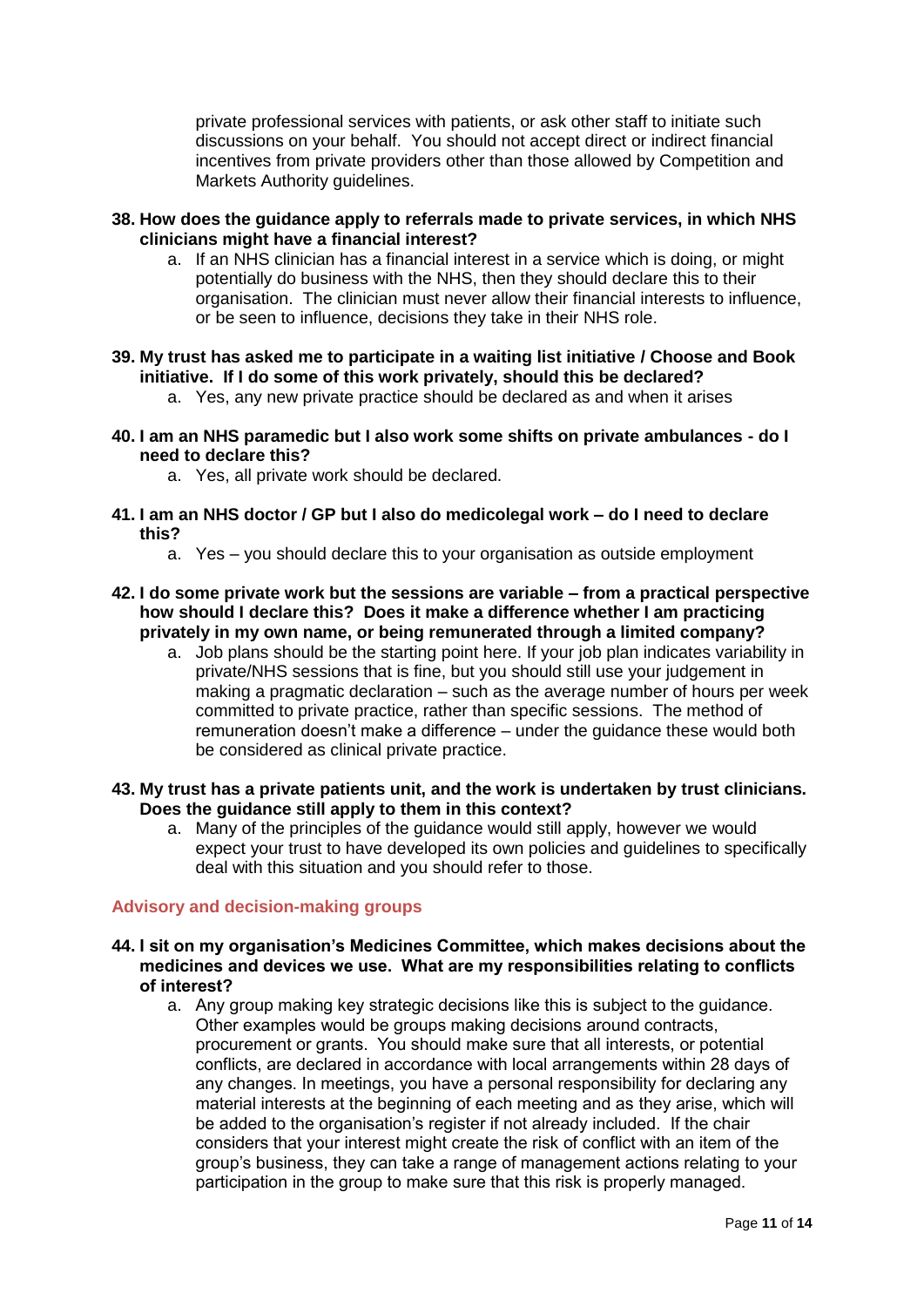# **45. I am a doctor and I contribute to the Advisory Board of a pharmaceutical company. How should I declare this?**

a. The rules in the guidance on outside employment will apply. You must declare your role with the pharma company as soon as possible and, in any event, within 28 days from when it arises, to be published on your organisation's register. Depending on your contract of employment, you might need to seek prior approval from your organisation. Approval will depend on your role and duties within the NHS and whether your NHS employer is satisfied that any conflicts of interest which might arise can be either managed or avoided. You should also take personal responsibility for making any decision-making or advisory groups you are part of aware of your interest.

# **46. I deliver a specialised service in my trust, and I also sit on one of NHS England's Clinical Reference Groups (CRG) to provide expert advice on this service. Is this something I should declare?**

- a. Yes, because you have an ability to influence commissioning policy decisions. Declaring this interest will help protect you in fulfilling both roles. It will also help the chair of the CRG to manage the potential conflicts of interest which might arise, in order to maintain the integrity of the CRG's decisions.
- **47. I am one of a small number of clinicians working in a rare disease area. We are often needed by external organisations, including the pharmaceutical industry, as well as the NHS, to provide expert advice so that correct decisions are made that are most beneficial to patients. Does the guidance mean that I won't be able to sit on procurement panels or advisory committees as a result of such external relationships?** 
	- a. The guidance does not stop you from fulfilling these advisory / decision-making roles, in fact it specifically states that the default response should not always be to exclude members of decision making groups with interests as this might have a detrimental effect on the quality of the decisions being made. You should make a positive declaration to be published on your organisation's register- this declaration should be made as soon as possible when any new material interest arises, and, in any event, within 28 days of the material interest arising. You should also take personal responsibility for making any decision-making or advisory groups you are part of are aware of your other interests so that any actual or potential conflicts of interest can be managed.

# **48. Do advisory committees include Managed Clinical Networks and Local Professional Networks?**

a. Your involvement in these networks would be unlikely to create a conflict with your role at your employing organisation. If you're not sure, speak to the person in your organisation who has responsibility for conflicts of interest.

# **Identification of interests and publication of registers**

# **49. I don't have any interests which create a risk of conflict. Do I still need to make a declaration?**

a. If you meet your organisation's definitions of "decision making staff" then yes. You will need to update your declarations or make a nil return on appointment, when you change roles and in the annual declaration round arranged by the organisation. Check your organisation's policy to see if this applies to you.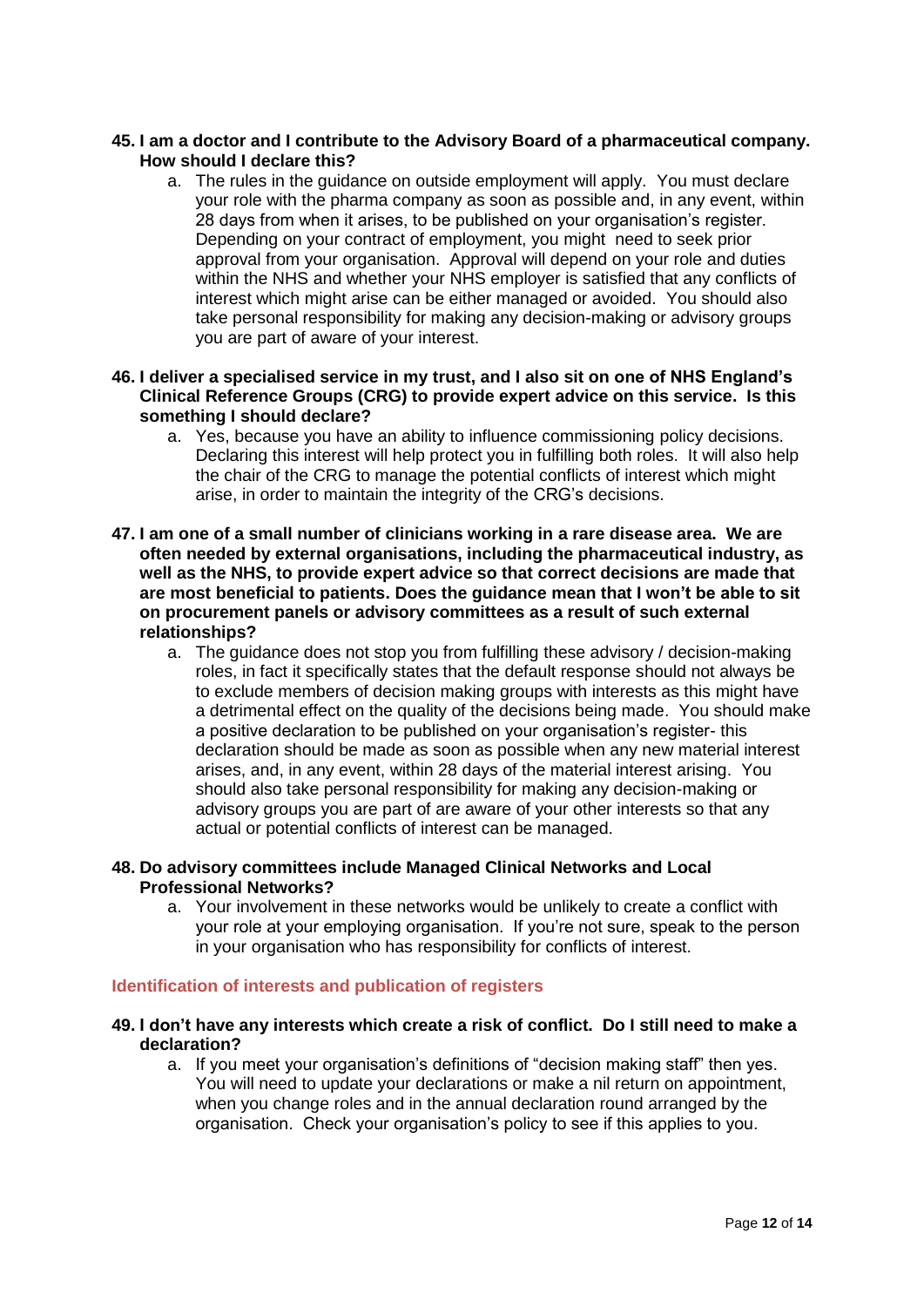### **50. How do I know if a conflict of interest is so significant that it cannot be managed without removing an individual from their role altogether?**

a. There will undoubtedly be some circumstances where a conflict of interest is so profound and acute that the organisation is likely to conclude that it is not possible to manage the conflict and the appropriate course of action might be to require an individual to step down from – or not be appointed to - a particular role. The guidance sets out principles to help guide decision making in these circumstances. Each case will be different and will depend on the specific circumstances, and it is impossible for any guidance document to provide a comprehensive and definitive set of rules to cover every potential eventuality. The guidance is intended to complement rather than replace the exercise of good judgement on a case by case basis.

#### **51. Does the organisation need to make publicly available the number of nil returns? I.e. should the register account for 100% of decision making staff?**

a. The published register should, as a minimum, account for all interests declared by decision making staff. Best practice would be for the number of nil returns to be specified, so that there is transparency around the number of staff who have no interests to declare. Your organisation should have processes in place to enable staff to make representations that information on their interests should not be published in certain circumstances, for example where this could give rise to a real risk of harm or is prohibited by law.

#### **52. I am a decision making member of staff, and have declared my interests. However I would prefer that these were not made public. Is this ok?**

a. In general, no. This guidance is about transparency and public confidence so the default will be to publish the interests of decision making staff. However, your organisation should have processes in place to enable staff to make representations that information on their interests should not be published in certain circumstances, for example where this could give rise to a real risk of harm or is prohibited by law. If you have particular concerns then you should contact the person named in your organisational policy to discuss this.

# **Breaches**

# **53. I have become aware of a situation at work where I am concerned that the rules around conflicts of interest might have been breached. What should I do?**

- a. Your organisation should have a clear policy setting out how to raise concerns, and who to notify or speak to if you are unsure of whether there has been / is potential for a breach. If you are unsure or unwilling to speak to those individuals, you could contact
	- i. Your organisation's *Freedom to Speak Up Guardian*
	- ii. The Local Counter-Fraud Specialist

# **Disclosure UK**

# **54. I am a clinical director within my trust. Only 57% of my clinicians have given their consent to Disclosure UK. How can I improve this?**

a. You could suggest that the scheme is included as a discussion point for clinical appraisal, or Local Clinical Excellence Awards. If you want to raise awareness by discussing the scheme with your clinicians you can find further details on the scheme : [http://www.abpi.org.uk/our-work/disclosure/Pages/disclosure.aspx.](http://www.abpi.org.uk/our-work/disclosure/Pages/disclosure.aspx) Whether or not individuals have consented to the scheme, they **must** declare all of their relevant interests on the organisation's register in accordance with the